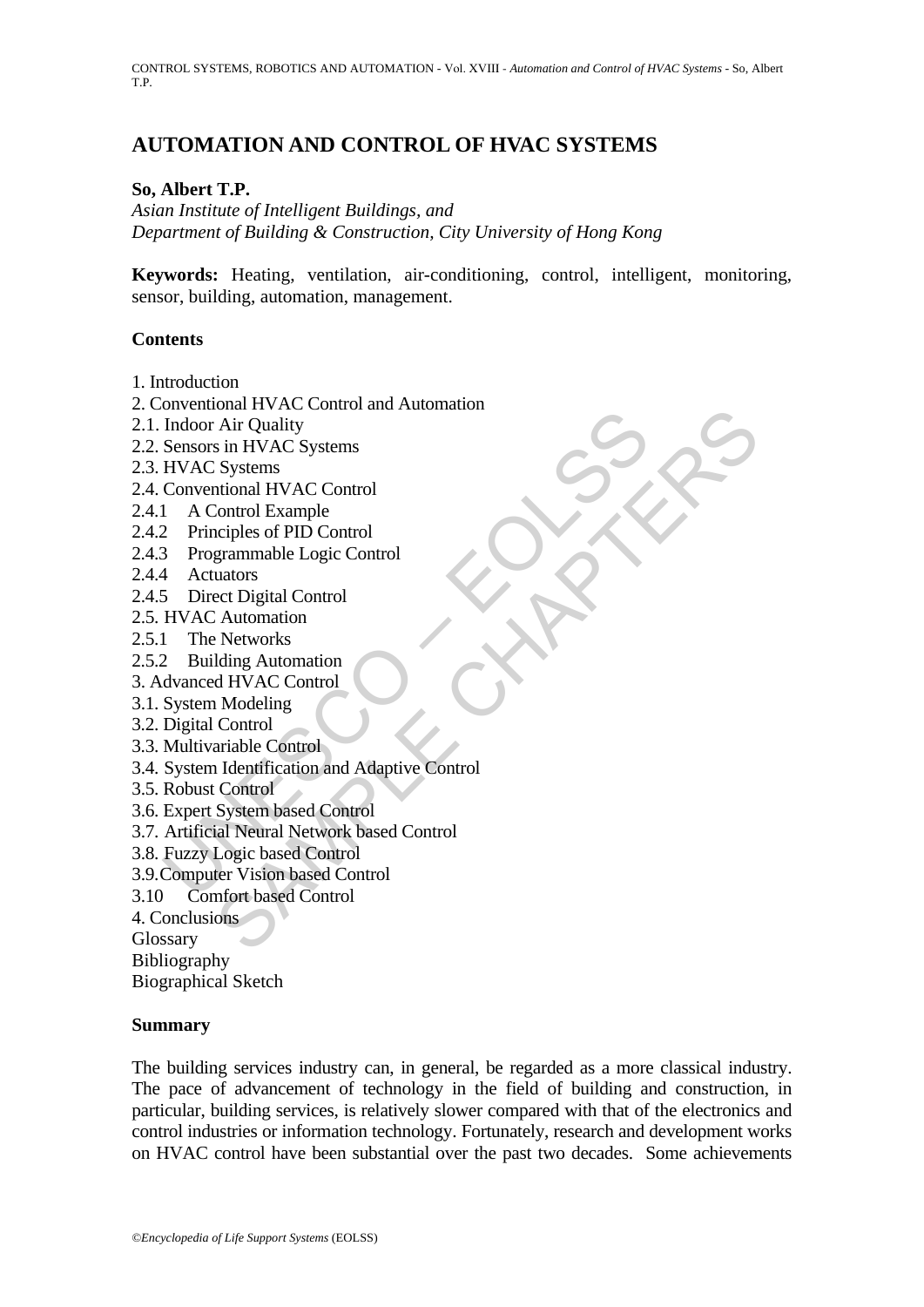have already been implemented in real HVAC systems and some still need further improvements for marketing. In this chapter, we have first considered the basic initiatives and elements of HVAC control, i.e., indoor air quality, sensors and the structure of a typical HVAC system in modern buildings. Then, well proven control strategies, i.e., PID control, PLC control and DDDC control, for modern HVAC systems have been highlighted. The structure and features of a typical building automation system have been described.

A typical example on the conventional control of an air handling unit is included. Control networks and state-of-the-art building automation are discussed. Finally, various advanced control techniques and their applications in HVAC systems have been briefly introduced, including system modelling, digital control, multivariable control, system identification, adaptive control, robust control, expert system based control, artificial neural network based control, fuzzy logic based control, computer vision based control and comfort based control respectively.

d control, fuzzy logic based control, computer vision based control<br>rol respectively.<br>iscussion on the difficulties that will be faced by the HVAC control respectively.<br>iscussion on the difficulties that will be faced by t Tool, fuzzy logic based control, computer vision based control and comfort bectively.<br>
In on the difficulties that will be faced by the HVAC control industry is<br>
bectively.<br>
In on the difficulties that will be faced by the A discussion on the difficulties that will be faced by the HVAC control industry is also made to provide designers with some vision on the road ahead of us. As a quick summary, I would predict that the HVAC control systems in decades to come will be focusing on three aspects, namely full open network communications between all controllers and all levels of control, distributed high intelligence of all components and breakthroughs in energy efficiency.

# **1. Introduction**

It is generally accepted that citizens spend almost 80% of their lives in buildings. Besides a holiday in the rural district, the destination of most citizens travelling outside a building is another building. We live, work and entertain ourselves inside buildings. Therefore, a comfortable, healthy, and work-effective environment inside buildings is critical for ensuring efficiency and quality in our daily activities.

In order to maintain a comfortable and healthy indoor environment, the installation of a heating, ventilation and air-conditioning system (HVAC) in modern buildings is a "must". Based on recent surveys, the HVAC system can normally consume up to 50% of the total energy consumption inside a modern office building. These are the reasons why interior environmental control, or HVAC control, are so important when comfort, health, working efficiency and energy conservation are seriously considered.

The first environmental control systems for large buildings were pneumatic. They were capable of maintaining acceptable environmental conditions in a building and of performing some relatively complex control sequences. However, since they were hardware-intensive, the initial installation costs and maintenance requirements can be substantial.

There were also problems of limited accuracy, mechanical wear, and inflexibility. In recent decades, the integration of building systems such as heating, ventilation, air-conditioning, lighting, fire safety, and security has proven economically advantageous, while simplifying system interaction. First of all, let us have a look at the history of control development in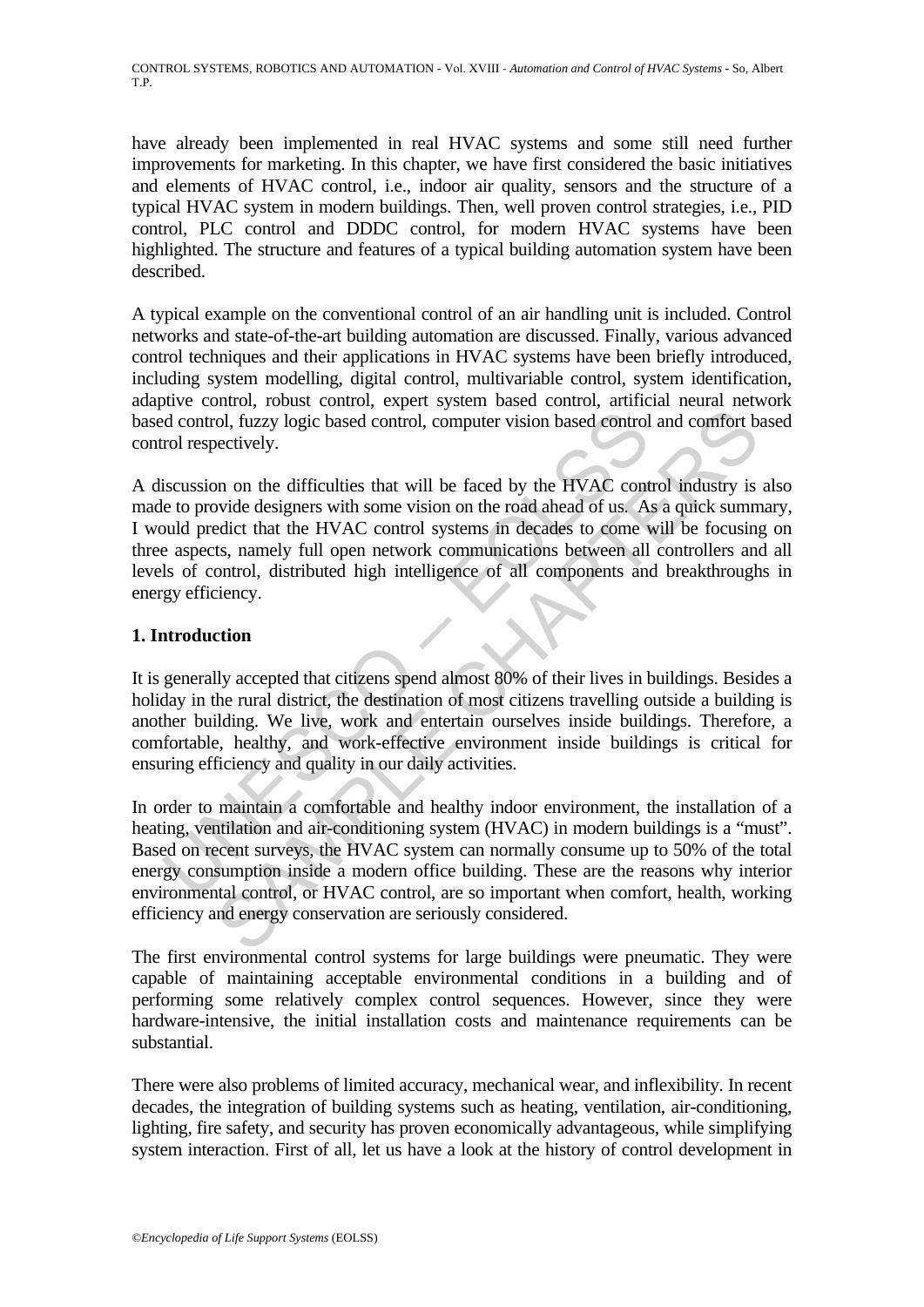buildings.

There was a general expansion in the construction industry after World War II. A desire to improve comfort inside new, larger buildings resulted in more complex mechanical systems. The impact of this was the development of better heating and cooling control systems. Pneumatic controls and electrical switches were mounted everywhere while excessive numbers of panels were installed near equipment controlled areas. The involvement of human operators to monitor the status of systems and to record readings was necessary.

In the 1950s, the introduction of the pneumatic sensor-transmitter permitting local indication and remote signalling plus the receiver-controller with optional remote adjustment were the major reasons that led to pneumatic centralisation. The number of local control panels was thus highly reduced to a more-or-less single center, which was located in a control room. Another trend, miniaturisation, resulted in the reduction of the physical size of instruments. The use of electronic sensors and analog control loops by the end of that decade resulted in a hardwired centralised control center.

1 control panels was thus highly reduced to a more-or-less single<br>ted in a control room. Another trend, miniaturisation, resulted in t<br>sical size of instruments. The use of electronic sensors and analog c<br>of that decade re b) panels was thus highly reduced to a more-or-less single center, which a control room. Another trend, miniaturisation, resulted in the reduction of exercise of instruments. The use of electronic sensors and analog contro In the 1960's, the growth of control companies for commercial buildings helped the development of new technologies. Electro-mechanical multiplexing systems were introduced, resulting in a reduction in installation costs and maintenance. Wires were reduced from hundreds to a few dozens per multiplexer. The control center panel was transformed into a control center console. Commercial digital indication and logging systems were available on the control center console to permit the automatic recording of selected parameters during unusual conditions and to provide information regarding these selected parameters.

Automatic control of systems, like air-handling units (AHUs), became possible. Temperature, flow, pressure, and other equipment parameters were monitored on the console. Intercom systems and phones were also a part of the console. The first computerised building automation control center was marketed late in this decade and data communication was done by means of coaxial cables or twisted pairs. Up to this stage, building automation technology was based on the concept of a centralised control and monitoring system (CCMS).

The use of mini-computers or central processing units (CPUs) and programmable logic controllers (PLCs) in building automation systems increased dramatically due to the oil crisis of 1973. People began to appreciate the importance of energy conservation. A new term, energy management system (EMS), was derived and became a standard in control manufacturers' sales brochures. New application software packages were incorporated into their basic automation systems.

Some packages such as duty cycle, demand control, optimum start/stop, optimum temperature, day/night control, and enthalpy control were introduced. Additionally, fire and security systems were emerging from the fundamental infrastructure of building automation. The building owner could directly oversee the systems by keeping track of energy usage and cost. These new tools helped management to make better predictions and compare relative costs of products. By the mid 1970's, the cost of hardware began to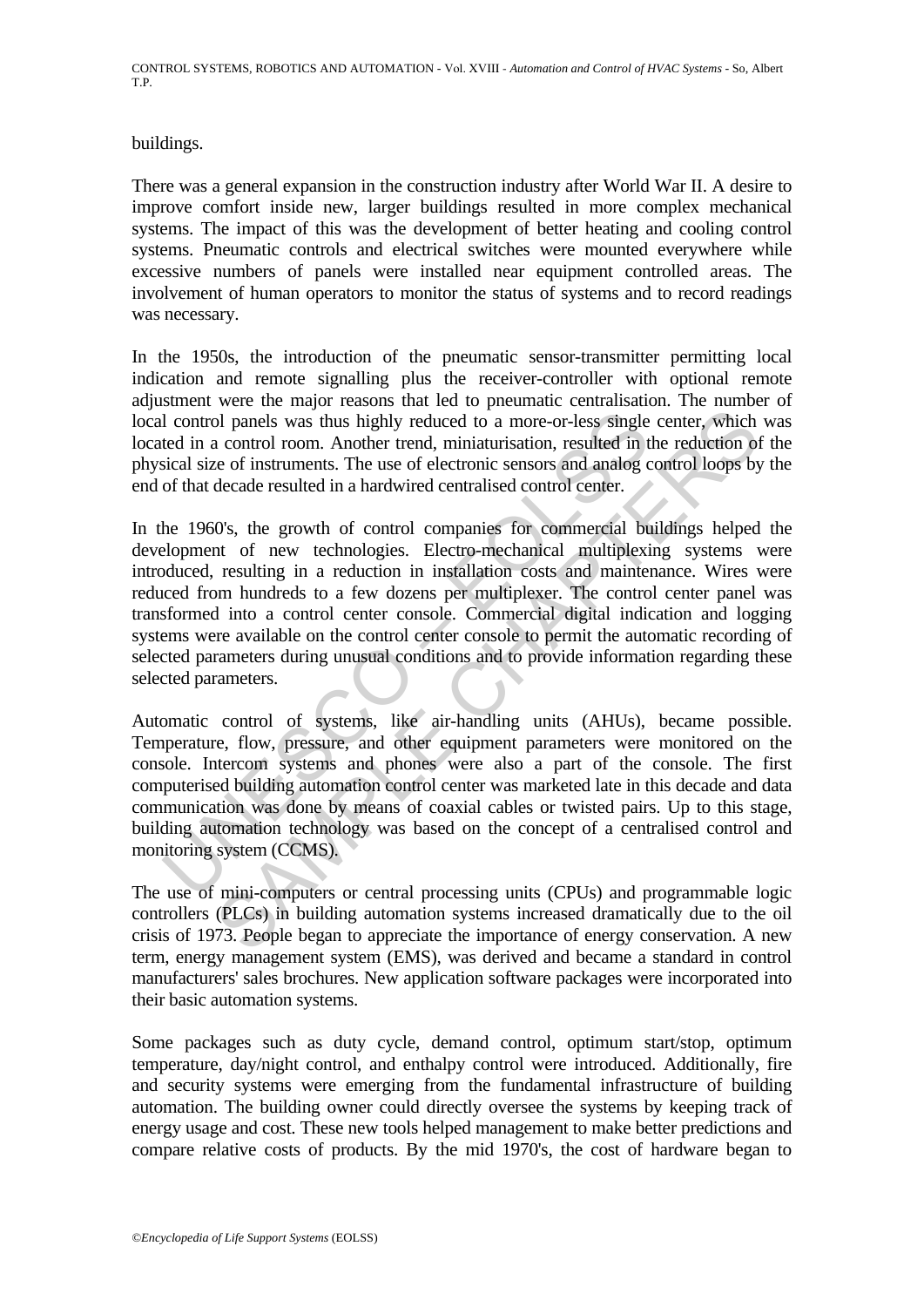decrease. Systems became "user-friendly" and it was possible to program and generate new data bases on the same system. Printers with keyboards (KBs) and cathode ray tubes (CRTs) with KBs were the primary man-machine interface with the CPUs. "Dumb" multiplexers were becoming "smart". The small microprocessor embedded inside some multiplexers could "stand-alone", providing analog alarm detection, which reduced communication transactions. Field interface devices (FIDs) appeared and were the remote processing units compatible with the CPUs.

In the 1980's, the introduction of personal computers (PCs) revolutionised the control industry. The comparatively low cost of chips was the principal cause of the development of new technology in building automation and energy management. The resultant rapid change motivated manufacturers to engage in research and development rather than investing in their existing hardware and software.

The production of individual microprocessor based distributed direct digital control (DDDC) was accepted by users because of the popularity of PCs. The DDDC systems were replacing conventional pneumatic control systems. The building operator console (BOC) became the major man-machine interface and all programming was done through high level languages such as Pascal or C. The BOC was directly linked to remote local microprocessor control panels (LMCPs) using proprietary local area network (LAN) protocols.

# **2. Conventional HVAC Control and Automation**

### **2.1. Indoor Air Quality**

production of individual microprocessor based distributed dip<br>production of individual microprocessor based distributed dip<br>replacing conventional pneumatic control systems. The buildin<br>in level languages such as Pascal or The manning mathematic method and statistical direct digital correlation of individual microprocessor based distributed direct digital correlations are accepted by users because of the popularity of PCs. The DDDC systems c As mentioned in the first paragraph in "Introduction" of this chapter, modern buildings must provide us with an environment that is comfortable, healthy, energy conservative and enhances our working efficiency. The way how we feel in an environment very much depends on the quality of air that is surrounding us. Indoor air quality (IAQ) is becoming a hot topic for developers, building owners, building proprietors, facilities managers, architects, interior designers, engineers, contractors, manufacturers and suppliers of building appliances and materials, health and safety consultants, building operators and tenants.

This issue of IAQ has drawn great interest in almost all developed countries. Besides comfort, another issue of growing concern during recent years is the Sick Building Syndrome (SBS). The problem of SBS can very much downgrade the image and thus the value of a building. There does not exist a universally accepted world-wide standard how many parameters that the issue of IAQ should refer to. The author would like to recommend the following parameters that should be paid attention to when considering IAQ.

Three physical parameters are closely related to IAQ. The dry bulb temperature of air, measured in <sup>o</sup>C or <sup>o</sup>F by using thermometers or thermistors, surrounding the occupants seriously affects the thermal comfort of them. The relative humidity, measured in  $\frac{1}{2}$  by using capacitive humidstats, controls the rate of evaporation of moisture out of the human body, thus seriously affecting human comfort. Air movement, measured in m/s by using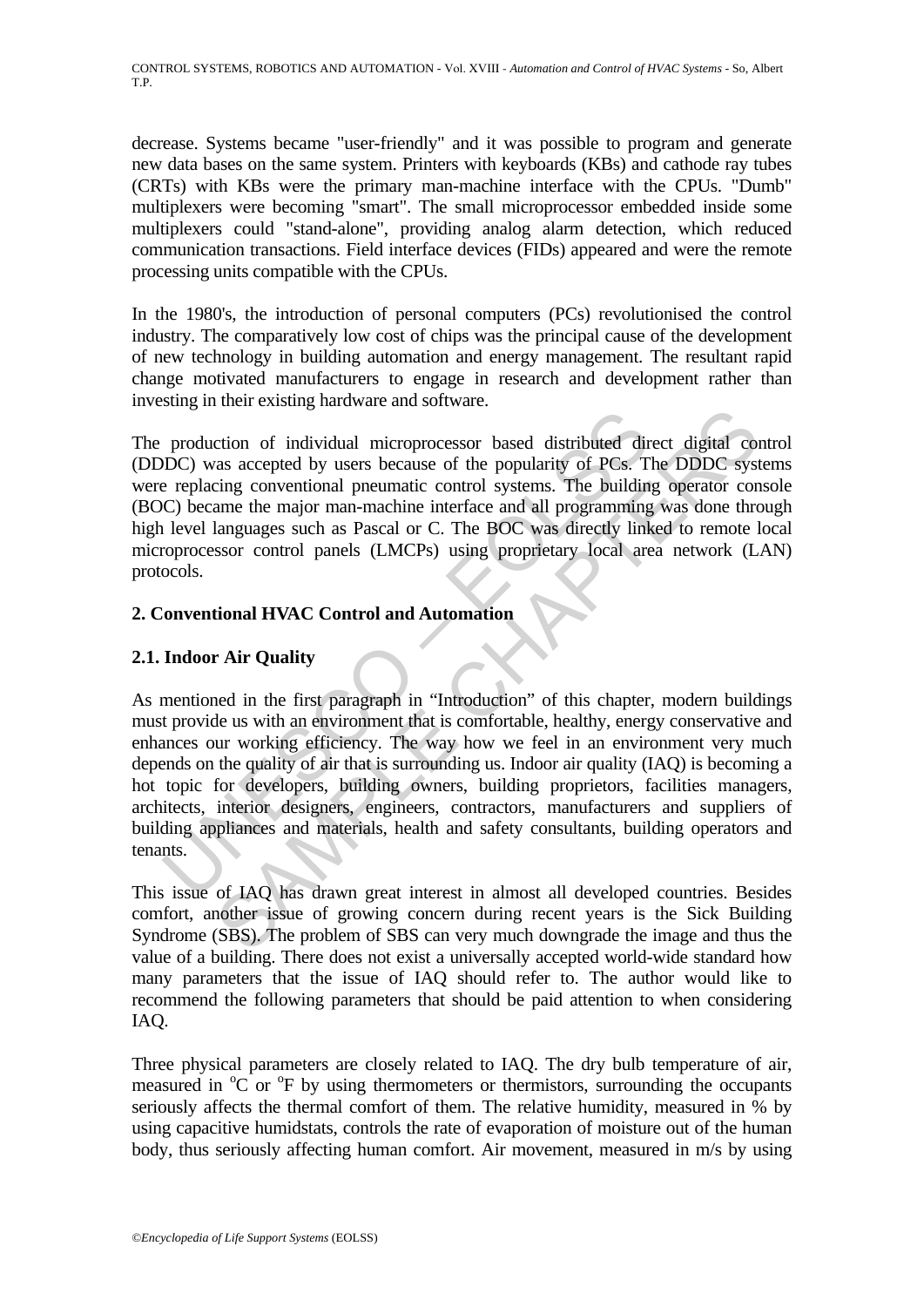hot-wire anemometers, is also important to ensure heat loss from the human body is appropriate.

Besides these three parameters, there are other factors affecting thermal comfort for human beings, namely the metabolic rate (measured in  $W/m<sup>2</sup>$ ), clothing insulation (measured in  $m^{20}$ K/W) and moisture permeability (measured with a dimensionless index), mean radiant temperature (measured in  ${}^{\circ}K$ ). These additional parameters are not included in the study of IAQ. Readers who are interested in studying human thermal comfort can refer to ASHRAE Standard 55, "Thermal Environmental Conditions for Human Occupancy".

Besides the three physical parameters, there are eight chemical parameters and one biological parameter:

- i) carbon dioxide (measured in ppm by non-dispersive infrared monitors or others);
- ii) carbon monoxide (measured in ppm by electrochemical monitors);
- iii) radon (measured in picoCuries per litre by electronic monitors);
- iv) formaldehyde (measured in ppm by a sampling method according to ASTM method 5014-94);
- v) nitrogen dioxide (measured in ppm by using absorbent filters containing triethanolamine and analysis with spectrophotometry);
- vi) ozone (measured in ppm by using absorbent filters containing nitrite-based solution and analysis with ion chromatography);
- vii) respirable suspended particulates (measured in  $\mu$ m/m<sup>3</sup> by using impactors and collection on preweighed filters and determination gravimetrically by analytical balances);
- viii) total volatile organic compounds (measured in ppb by using photo-ionisation sensors);
- ix) airborne bacteria (measured according to "Field Guide for the Determination of Biological Contaminants in Environmental Samples" published by the American Industrial Hygiene Association, 1996).

i) carbon dioxide (measured in ppm by non-dispersive in others);<br>
(ii) carbon monoxide (measured in ppm by electrochemical more and<br>
(iii) radon (measured in picoCuries per litre by electronic monitor<br>
(iv) formaldehyde ( carbon dioxide (measured in ppm by non-dispersive infrared monitor<br>others);<br>carbon monoxide (measured in ppm by electrochemical monitors);<br>carbon monoxide (measured in ppm by electronic monitors);<br>formaldehyde (measured i *Legionella* bacteria are amongst the most famous bacteria found in HVAC systems. There are other contaminants such as saprophytic bioaerosol (free floating yeasts and molds), toxins (from molds and fungi), pathogens (viruses of common cold, influenza and tuberculosis bacteria), allergens (biological origin or breakdown products), pesticides (contained in indoor dust), tobacco smoke, asbestos, lead and polychlorinated biphenyls (PCBs used in electrical appliances) etc.

The job of a HVAC system is to ensure the IAQ of the indoor environment is as good as possible. Contaminants from the outdoor air must be filtered as far as possible before they are brought into the indoor environment with the fresh air supply. Similarly, contaminants generated inside the building must be removed as soon as possible with the exhaust air stream.

# **2.2. Sensors in HVAC Systems**

Sensors belong to the first and most primary level of a control system. Sensors must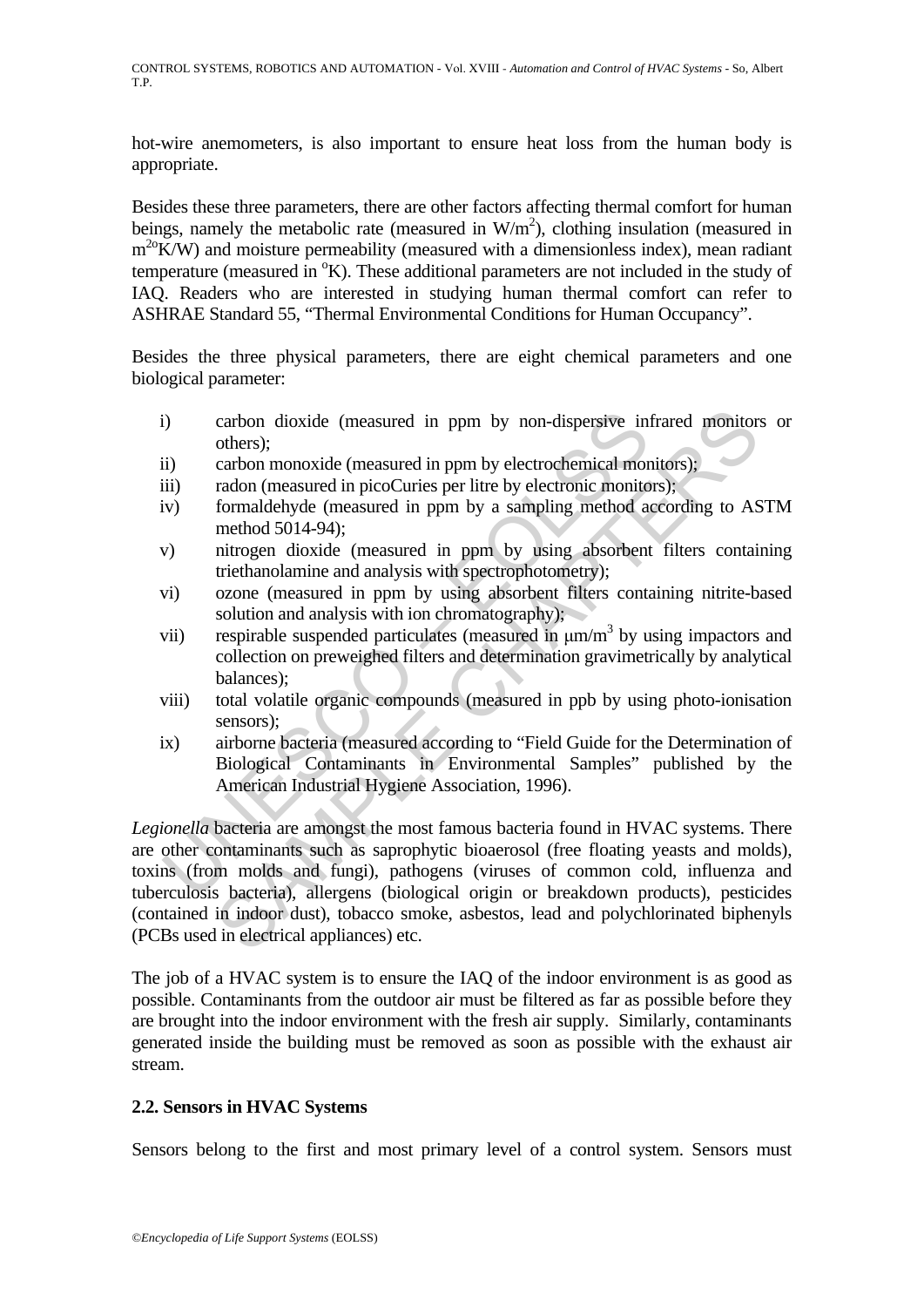provide reliable inputs to the control system by converting real-world fluctuations into conveniently quantified parameters or data, such as current, voltage or number, for the system to respond to and issue correct instructions to the actuators.

According to ASHRAE Fundamentals Handbook 1997, a sensor is a device that responds to a change in the control variable, such as a physical property – temperature or quantity – flow rate. The response, which is a change in some physical or electrical property of the primary sensing element, is available for translation or amplification by mechanical or electrical signal. All sensors respond to changes in the control variable to create a signal. In selecting a sensor for a specific application, the following elements must be considered:

- i) operating range of controlled variable;
- ii) compatibility of controller input;
- iii) accuracy and repeatability;
- iv) system response time or process dynamics such as drifting and linearity
- v) control agent properties and characteristics;
- vi) ambient environment characteristics;
- vii) sensitivity to detect the smallest change;
- viii) cost;
- ix) maintenance;
- x) susceptibility to ambient noise interference.

According to Underwood, for HVAC control, sensors can be grouped into the following five categories:

- i) temperature and comfort;
- ii) pressure;
- iii) flow;
- iv) humidity and enthalpy
- v) indoor air quality.

accuracy and repeatability;<br>system response time or process dynamics such as drifting and I<br>control agent properties and characteristics;<br>ambient environment characteristics;<br>sensitivity to detect the smallest change;<br>cost The strategy and repeatability;<br>
the mesponse time or process dynamics such as drifting and linearity;<br>
the diagnt properties and characteristics;<br>
stivity to detect the smallest change;<br>
t;<br>
thenance;<br>
t;<br>
thenance;<br>
t;<br> Most sensors consist of two parts, i.e., a transducer which converts the raw measured signal into a convenient signal, usually electrical, and a signal conditioner to convert the transducer signal into a scalable signal. For temperature sensors, there are resistance temperature sensors, thermistors, thermocouples and the recently manufactured comfort sensors that can even provide the controllers with parameters such as the "predicted mean vote" (PMV).

PMV is the integration of six parameters that are closely related to human thermal comfort, including metabolic rate, clothing insulation, dry bulb temperature, relative humidity, air speed and mean radiant temperature. For pressure sensors, there are capacitive and inductive types, strain gauges, piezoelectric and potentiometric types. For low sensors, there are pitot tubes, orifice plates, venturi meters, hot-wire anemometers, turbine flow meters, vortex-shedding meters, electromagnetic flow meters and ultrasonic flow meters, etc.

For humidity sensors, there are hygrometers, psychrometers, electronic sensors and dewpoint sensors. An enthalpy sensors consist of a dry-bulb temperature sensor and a humidity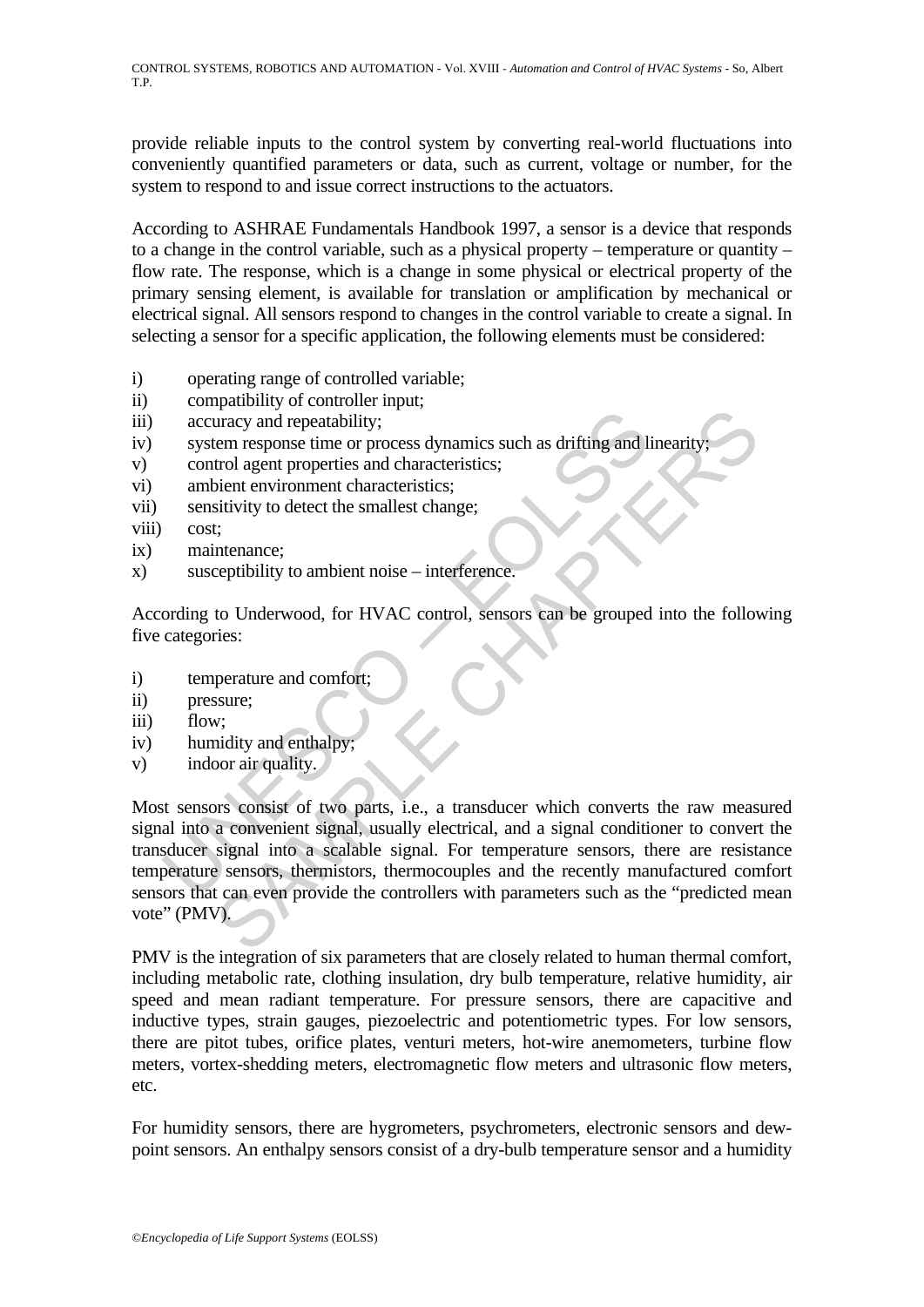sensor and combines these two measured values into one parameter called enthalpy that is closely related to the amount of heat content in the indoor air. IAQ sensors can simply be divided into two categories to facilitate two types of control, i.e., ventilation control and contamination protection. Ventilation control measures levels of carbon dioxide or other contaminants in a space and controls the amount of fresh air supply into the occupied space.

Contamination protection sensors monitor levels of hazardous or toxic substances and issue warning signals or initiate alarms through the building automation system. In the past,  $CO<sub>2</sub>$  sensors dominated the market. As revealed in section 2.1 of this chapter, very often it needs a rather complicated chemical process to determine the concentration of a particular type of gas or contaminant. It is difficult to install one sensor that is able to monitor all required parameters of IAQ. It was reported that one sensor could measure the concentration of all oxidisable gases collectively.

# C[O](https://www.eolss.net/ebooklib/sc_cart.aspx?File=E6-43-32-02)NTRAINSIP[E](http://www.eolss.net/Eolss-sampleAllChapter.aspx)D ACCESS ALL THE 28 PAGES OF THIS CHANNED TO ACCESS ALL THE 28 PAGES OF THIS CHANNED CONTRAINSIPED AND RELATIONSITY OF THIS CHANNED CONTRAINSIPED AND RELATIONS AND RELATIONS ARE A 1997 ASHRAE Handbook, Fundamen The Controls and States and Equipment.<br>
The product of the product of the product of the product of the product of the product of the product of the Research (1,505-317).<br>
SAMPLE CHAPTER, Click here<br>
SAMPLE CHAPTER, Click TO ACCESS ALL THE **28 PAGES** OF THIS CHAPTER, Click here

### **Bibliography**

- - -

Anstett M. and Kreider J.F. (1993) Application of neural networking models to predict energy use. *ASHRAE Transactions: Research***1**, 505-517.

ASHRAE, *1997 ASHRAE Handbook, Fundamentals*, Atlanta.

ASHRAE, *1998 ASHRAE Handbook, Refrigeration*, Atlanta.

ASHRAE, *1999 ASHRAE Handbook, HVAC Applications*, Atlanta.

ASHRAE, *2000 ASHRAE Handbook, HVAC Systems and Equipment*.

Boed V.(1999) *Controls and Automation for Facilities Managers: Applications Engineering*. CRC Press, Boston.

Brandt S.G. and Shavit G. (1984) Simulations of the pid algorithm for direct digital control application. *Proc. Workshop on HVAC Controls, Modelling and Simulation*, G.I.T., Atlanta.

Carlson, R.A. and Di Giandomenico R.A. eds. (1991) *Understanding Building Automation Systems*. R.S. Means Company, Kingston. [This book is a summary on modern building automation systems].

Curtiss P.S., Kredier J.F. and Brandemuehl M.J. (1993) Adaptive Control of HVAC Processes using Predictive Neural Networks. *ASHRAE Transactions: Research.* **1**, 496-504. [A pioneering research work in the application of adaptive control in HVAC systems].

Elgar P. (1998) *Sensors for Measurement and Control*. Addison Wesley Longman, London. [A good reference on sensors].

Gassmann O. and Meixner H. (2001) *Sensors in Intelligent Buildings*, Wiley-VCH, Weinheim. [This book is highly recommended to readers who would like to have a quick look at various topics related to sensors and senor applications].